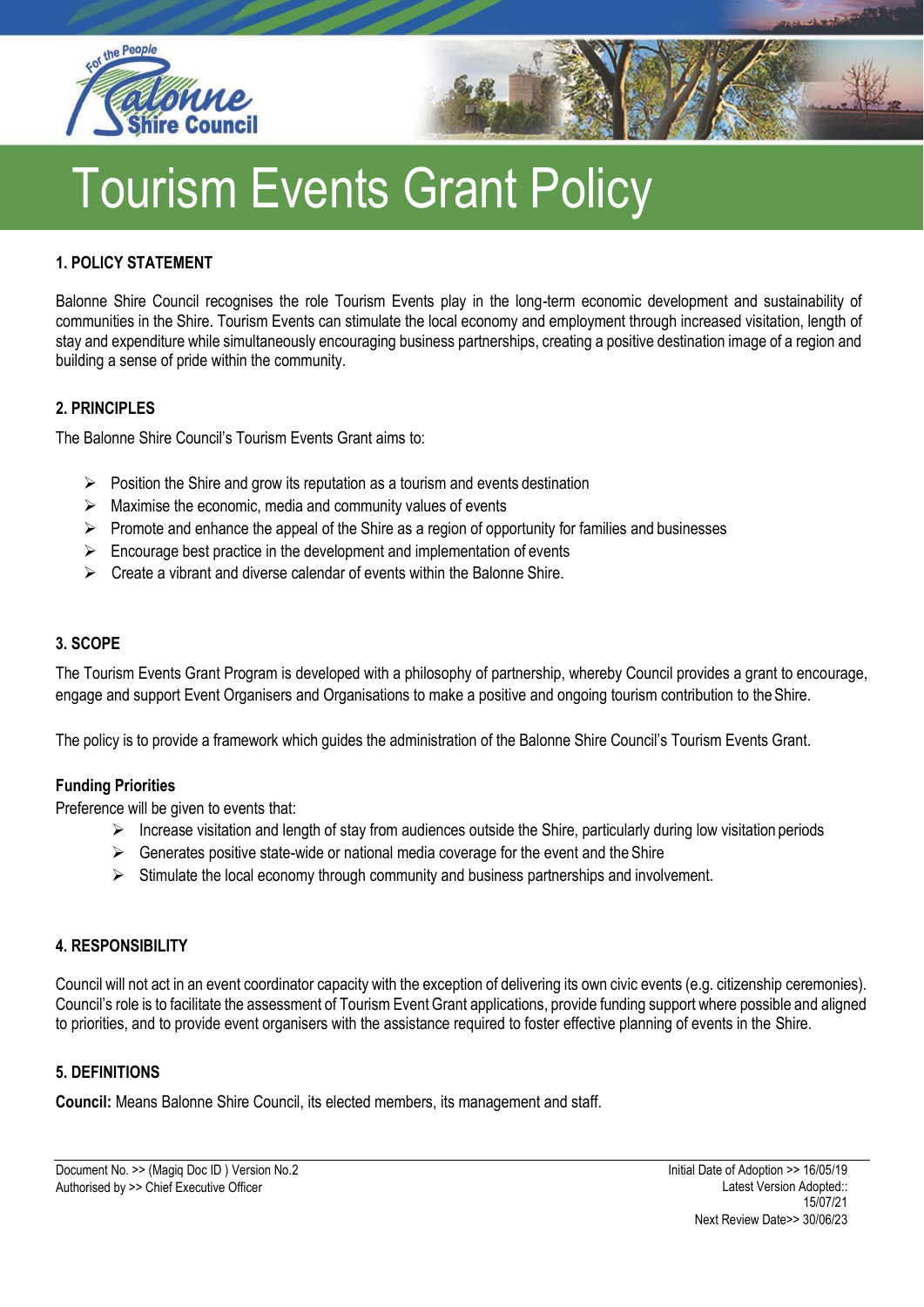



**Economic Impact:** Means new expenditure into the Balonne Shire as calculated by the total number of attendees to event from outside the Shire, the average length of stay for visitors attending the event and estimated daily expenditure for these visitors (currently determined as \$130 per person per night for the Balonne Shire by Tourism Research Australia),

**Validated Evidence:** Means verifiable information which substantiates an event organiser's assertions in relation to the number of visitors to an event and the average length of stay - examples of Validated Evidence includes surveys (minimum of 100 surveys or 10% of attendance figures; whichever is greater), registration lists, ticket sales reports, gate counts, and attendance records.

**Data Collection Plan:** Means a well thought out strategy for the collection of basic data on attendees such as postcodes, length of stay, types of accommodation, and average daily spend.

**Grant:** Means financial support provided to an Event Organiser for a specific purpose and for a fixed length of time.

**Fee Waiver:** Means the waiver of the fees and charges that Council would usually charge for providing a service or product.

**In Kind Support**: Means the provision of Council services or infrastructure such as waste management, venue and equipment hire fees and other event related services.

**Sponsorship**: Means a business agreement with the Event Organiser where Council receives benefits in relation to the sponsorship, which must be clearly outlined on the application form.

**Auspicing**: Means that an organisation with a legal not-for-profit status takes responsibility for ensuring grant funds are used as specified in the grant allocation.

**Tourism Events**: Means events that attract significant numbers of visitors and participants from outside the Shire and result in substantial and measurable economic outcomes in the region or town in which they are held.

**Hallmark Event:** Means a high-quality event that is in essence a vehicle to give back to the community, through either direct donation or revenue, which in turn generates a strong sense of community pride and identity.

**Major Event**: Means a nationally significant event which drives economic development of the Shire through the attraction of international and interstate visitation and national media exposure.

**Destination Event:** Means an event that promotes a positive image of the Shire and benefits the Shire economically through the attraction of intrastate and interstate tourists.

**Regional Event:** Means community events that attract both local and regional patronage and delivers economic and social benefits to a wide section of the community.

**The Shire**: Means the geographic area defined within the Balonne Shire Council local government boundary.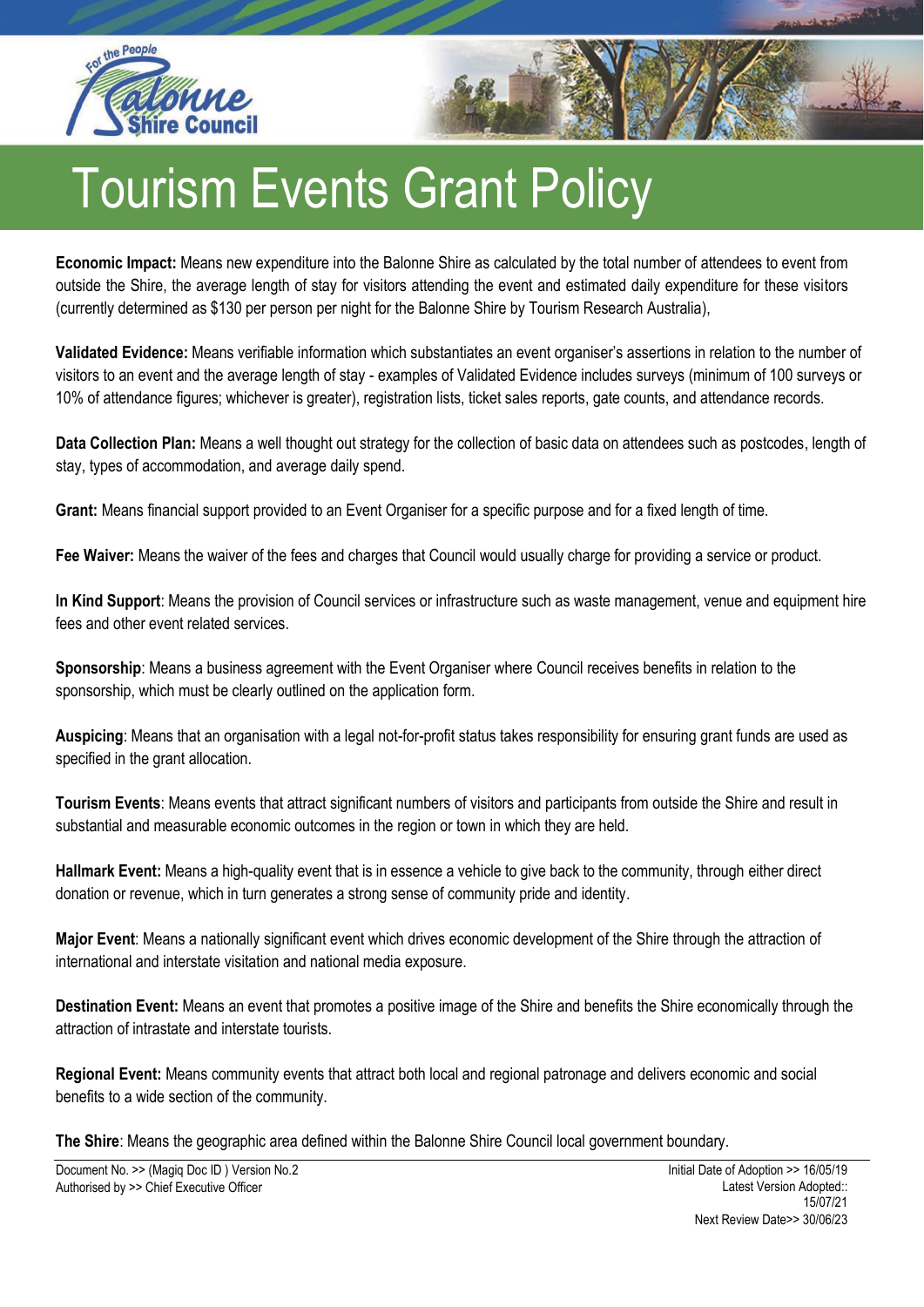



## **6. POLICY**

## **6.1Funding Types**

Council has developed a tiered funding approach to supporting current Tourism Events of economic benefit to the Shire, see 'definitions' for further details of each funding category.

| Category                                                              | <b>Criteria</b>                                                                                                                                                                                                                                                                                                  | <b>Funding Amount</b> |  |
|-----------------------------------------------------------------------|------------------------------------------------------------------------------------------------------------------------------------------------------------------------------------------------------------------------------------------------------------------------------------------------------------------|-----------------------|--|
| Please note, in-kind support is available subject to Council approval |                                                                                                                                                                                                                                                                                                                  |                       |  |
| <b>Hallmark Event</b>                                                 | Evidence of capacity to generate in excess of \$600,000<br>❖<br>economic impact for the Shire; OR<br>Event attracts in excess of 3000 attendees with<br>$\mathbf{A}$<br>substantial visitor numbers from outside the Shire as<br>supported by Validated Evidence.<br>High state and national media profile.<br>❖ | Up to \$10,000        |  |
| Major Event                                                           | Evidence of capacity to generate in excess of \$350,000<br>❖<br>economic impact for the Shire; OR<br>Event attracts between 2000-3000 attendees with<br>$\cdot$<br>substantial visitor numbers from outside the Shire as<br>supported by Validated Evidence.<br>❖ High state and national media profile.         | Up to \$7,000         |  |
| <b>Destination Event</b>                                              | Evidence of capacity to generate in excess of \$200,000<br>❖<br>economic impact for the Shire; OR<br>❖ Event attracts between 1000-2000 attendees with<br>sizeable visitor numbers from outside the Shire as<br>supported by Validated Evidence.<br>High media profile outside of the Shire.<br>❖                | Up to \$4,000         |  |
| <b>Regional Event</b>                                                 | Evidence of capacity, or <b>potential</b> capacity, to<br>❖<br>generate in excess of \$100,000 economic impact for<br>the Shire: OR<br>Event attracts up to 1000 attendees, with reasonable<br>❖<br>visitor numbers from outside the Shire, as supported by<br>Validated Evidence.                               | Up to \$3,000         |  |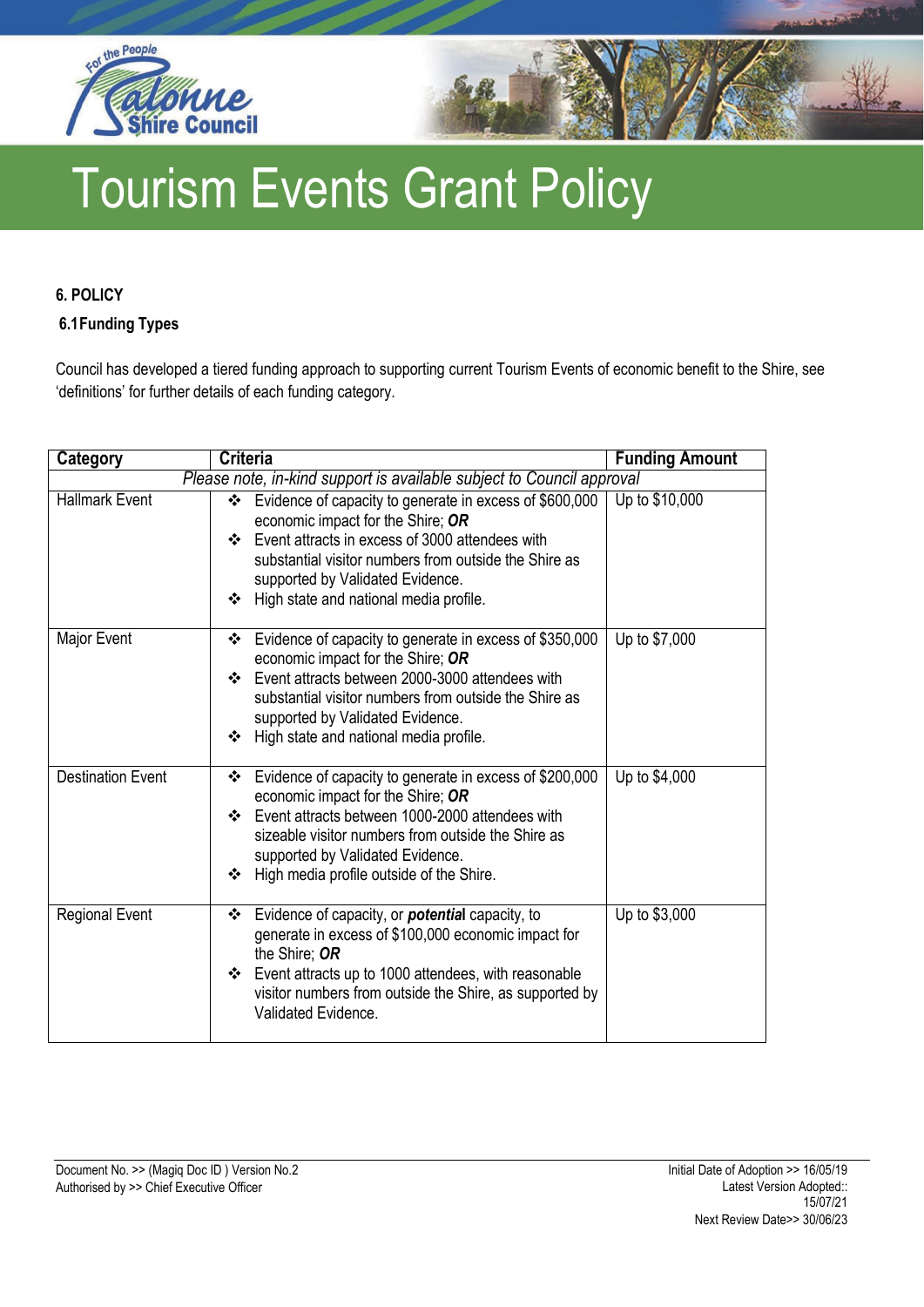



# Tourism Events Grant Policy

Additionally, one-off funding will be made available to help development of a new Tourism Event.

| Category                                                              | <b>Criteria</b>                                                                                                                                                                                                                                                    | <b>Funding Amount</b>               |  |  |
|-----------------------------------------------------------------------|--------------------------------------------------------------------------------------------------------------------------------------------------------------------------------------------------------------------------------------------------------------------|-------------------------------------|--|--|
| Please note, in-kind support is available subject to Council approval |                                                                                                                                                                                                                                                                    |                                     |  |  |
| New Event<br>Development Fund                                         | Application must be from a reputable and experienced<br>❖<br>event organiser/organisation<br>❖ Evidence of strong project planning must accompany<br>application<br>Event must have a strong tourism focus, funding not<br>❖<br>sought for community event grants. | One-off funding of up<br>to \$3,000 |  |  |

# **6.2 Eligibility**

Applications for Tourism Event Grants must meet the eligibility criteria below:

- ➢ Be based within the boundaries of the Balonne Shire Council area; *or* able to demonstrate that the event will directly benefit Balonne Shire residents
- ➢ Must have an Australian Business Number (ABN) and be either a Corporation registered with ASIC or an Incorporated Body
- $\triangleright$  Must have appropriate insurance such as public liability insurance
- $\triangleright$  Provide services or arrange events, activities or opportunities within the Shire.

Eligible Applicants must not:

- $\triangleright$  Be a political group or organisation
- $\triangleright$  Be a discriminatory group or organisation
- $\triangleright$  Have outstanding Council grants that have not been acquitted satisfactorily
- ➢ Have outstanding payments due to Council for rates, fees, rents or other charges.

# **6.3 Funding Criteria**

# **Regional, Destination, Major, and Hallmark Event Funding**

- ➢ Event's economic impact and its ability to inject *new* money from outside the Shire greater than \$100,000(Regional), \$200,000 (Destination), \$350,000 (Major) and \$600,000 (Hallmark)
- $\triangleright$  Event goals align to Council's principles outlined in this policy
- ➢ Evidence of adequate and well thought out Event Management Plan (budget, marketing plan, risk management etc.)
- ➢ Evidence of an acceptable Data Collection Plan
- ➢ Financial statements
	- o contribution requested from Council limited to less than 50% of total budget
	- $\circ$  organisation is financially viable
- ➢ Copy of Certificate of Currency of Public Liability Insurance
- ➢ Demonstrated commitment to purchasing from local providers where possible.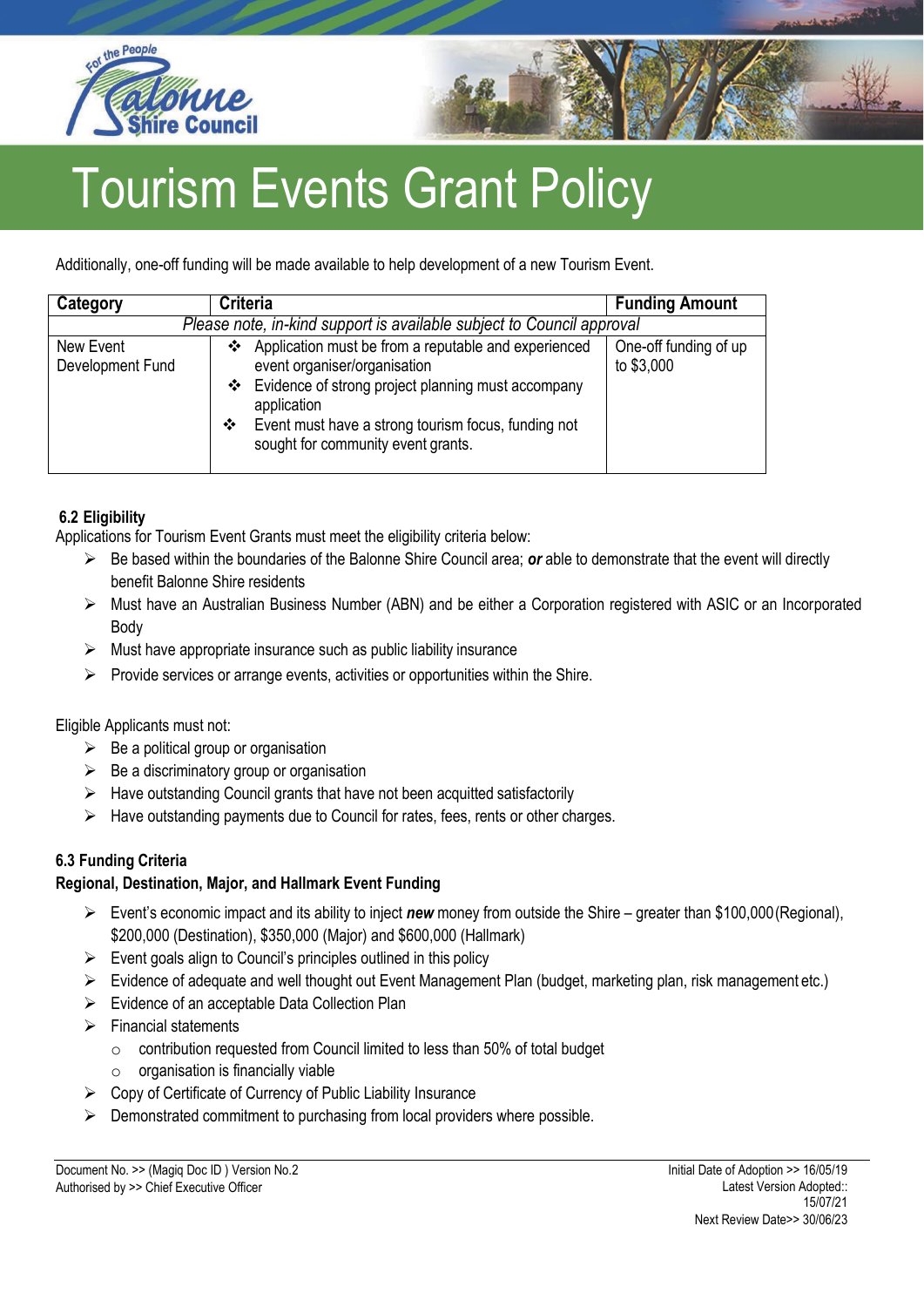



# **Tourism Events Grant Policy**

#### **New Event Development Fund**

- $\triangleright$  Event goals align to Council's principles in this policy
- $\triangleright$  Evidence of experience to deliver the event
- ➢ Evidence of adequate and well thought out Event Management Plan (budget, marketing plan, risk management etc.)
- ➢ Evidence of an acceptable Data Collection Plan
- $\triangleright$  Reasonable economic impact predictions, including a reasonable prediction of potential to grow into a Tourism Event as per this policy
- $\triangleright$  Financial statements
	- o contribution requested from Council limited to less than 50% of total budget
	- $\circ$  organisation is financially viable
- $\triangleright$  Copy of Certificate of Currency of Public Liability Insurance
- $\triangleright$  Demonstrated commitment to purchasing from local providers where possible.

## **6.4 Funding Timelines**

The opportunity to apply for Tourism Events Grants will be available three times annually and will be promoted in the media and on Council's website, outlining the selection criteria, the availability of application forms and guidelines, and the closing date.

| <b>Opening Date</b> | <b>Closing Date</b> | <b>Notification to Applicants</b> |
|---------------------|---------------------|-----------------------------------|
| 1 March             | April               | May                               |
| July                | August              | September                         |
| 1 November          | December            | Januarv                           |

#### *NB: All event applications MUST be submitted a minimum of 6 months in advance of the event.*

#### **6.5 Funding Availability**

The Tourism Event Grant Fund is a limited fund. Once the allocated funds are exhausted, no additional funding will be available within the financial year.

#### **6.6 Duration of Funding**

Destination, Major and Hallmark Events are eligible to enter into three-year agreements with the Balonne Shire Council. These will be awarded at Council's discretion.

With the exception of those events with a three-year funding agreement, all other events are required to submit an application for funding annually.

Applicants are not to assume that past success is a guarantee of future funding approval. Each application is assessed on merit against the most recent application information and relative to other applications.

#### **6.7 Assessment**

All applications will be assessed against the funding criteria. Applications will be assessed and approved by Council staff subject to available funds and satisfaction of criteria with all funding requiring full Council approval.

#### **6.8 Funding Conditions**

- $\triangleright$  Event must be staged within the Shire.
- $\triangleright$  All amounts in this document are exclusive of GST.

Document No. >> (Magiq Doc ID ) Version No.2 Authorised by >> Chief Executive Officer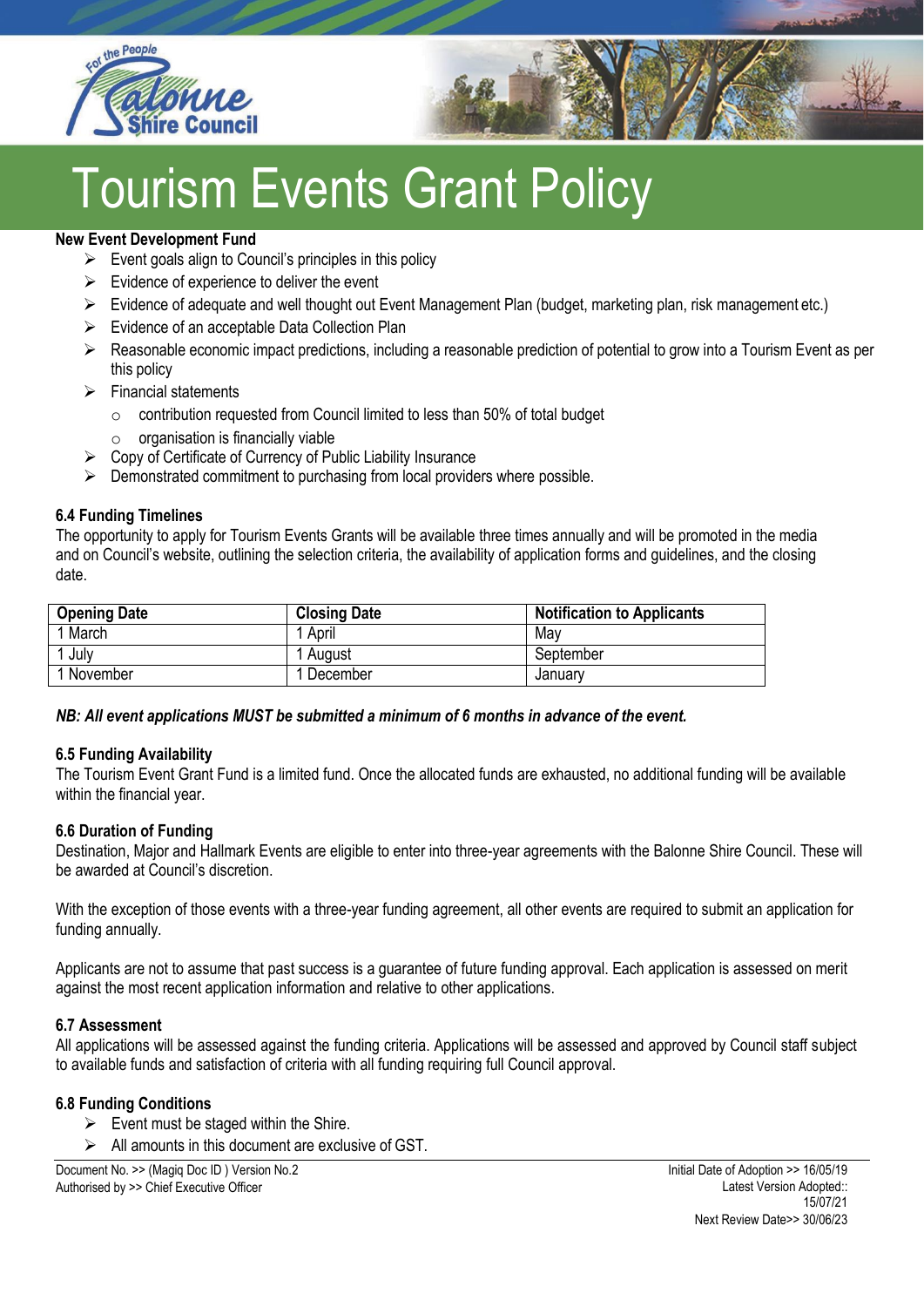



- ➢ The event organiser conducts an event at their own risk and must indemnify and hold harmless the Council against all claims resulting from any damage, loss, death or injury in connection with the event and venue used.
- $\triangleright$  Successful applicants under the Tourism Events Grant are NOT eligible to apply for funds to support the event from the Balonne Shire Council Community Grants. They are however eligible to apply for other Council grants including, but not limited to, Drought funding and RADF.
- ➢ Council may at its discretion, attach special conditions to the grant offer and the amount of financial assistance offered may vary from that requested.
- $\triangleright$  Any request from Council regarding proof of expenditure or similar is agreed to
- $\triangleright$  Funds cannot be used for past events.
- ➢ Funds cannot be used to remunerate the Event Organiser or for prize money, awards or activities associated with prizes and awards (e.g. trophies).
- ➢ In the event that an event does not proceed, all funds will be returned to the Balonne ShireCouncil.
- ➢ Organisations that receive funds from Council *MUST* acknowledge Council's contribution by providing corporate exposure in all advertising and promotional material associated with the event. This means that Council's promotional logo should appear in a prominent position on any brochures, flyers, posters, press advertisements, invitations and programs associated with theevent.
- ➢ Events *MUST* be listed by the Event Organiser on the Australian Tourism Data Warehouse.
- ➢ Event Organisers and Organisations grant the Balonne Shire Council a perpetual, worldwide, royalty-free, transferable license to use, reproduce, distribute, prepare derivative works of, display and perform images provided to Council by the event organiser, in any media formats and through any media channels.
- $\triangleright$  Events or activities within an event that discriminate against any individual or groups within the community will not be supported.
- $\triangleright$  Event does not duplicate or significantly compete with an existing event within the Shire.
- ➢ Event Organisers are to maintain a productive relationship with Balonne Shire Council Tourism Officers.
- ➢ Event Organisers of Hallmark events must work closely with Balonne Shire Council's Tourism Manager to ensure proper and effective promotion and staging of the event.
- $\triangleright$  An event that brings the Shire or Council into disrepute may result in future support, including honouring the three-year funding agreement, being withdrawn.
- ➢ For Hallmark and Major Events, it is expected that Tourism and Events Queensland funding is also actively sought.

#### **6.9 Acquittal**

Successful applicants *MUST* provide to Council an evaluation report within **8 weeks** of completion of the event. Information for acquittals of events to include:

- ➢ Summary of event success/challenges
- ➢ Data on attendees as per the Data Collection Plan, or as specified by Council
- $\triangleright$  Financial Acquittal including a copy of the budget and receipts relating to the total expenditure of the Grant provided by the Balonne Shire Council
- $\triangleright$  Brief summary of the outcomes and benefits of the event
- ➢ Media clippings, copies of promotional and advertising material acknowledging Council's sponsorship of the event
- $\triangleright$  A selection of digital (photo and video) images that Council can use freely for promotion of the Shire